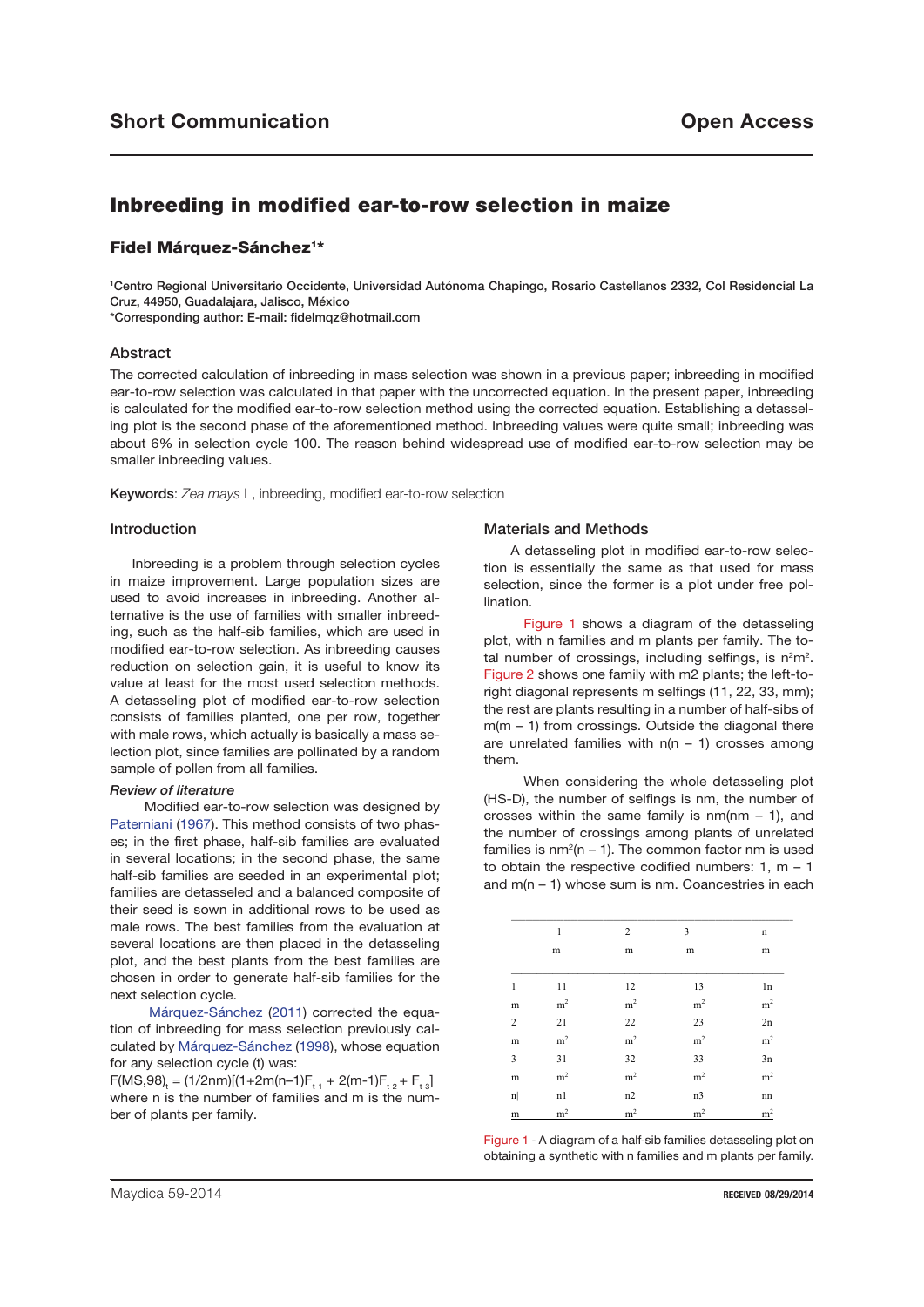|                |      | 2  | 3              | m              |  |
|----------------|------|----|----------------|----------------|--|
| 1              | 11   | 12 | 13             | 1 <sub>m</sub> |  |
| $\overline{2}$ | 21   | 22 | 23             | 2m             |  |
| $3^{\circ}$    | 31   | 32 | 33             | 3m             |  |
|                | m m1 | m2 | m <sub>3</sub> | mm             |  |

Figure  $2$  - A half-sib family with  $m<sup>2</sup>$  plants.

group need to be considered, since in the next cycle they will be the corresponding inbreeding coefficients. The pertinent information is given in Table 1.

### Results and Discussion

Average inbreeding in the detasseling plot is equal to the sum of the products: codified number x inbreeding, divided by nm.

 $F(HS-D)$ <sub>1</sub> = [(1 + F<sub>0</sub>)/2 + (1 + 6 F<sub>0</sub> + F<sub>-1</sub>)/8 + m(n-1)  $F_1$ ]/nm

 $=$  (1/nm)  $[(1 + F_0)/2 + (m - 1)(1 + 6F_0 + F_{-1})/8 +$ m(n-1) F<sub>1</sub>]/8

 $= (1/8$ nm)[4 + 4F<sub>0</sub> + m + 6m F<sub>0</sub> + m F<sub>-1</sub> - 1 - 6  $F_0 - F_{-1} + 8m(n - 1)F_1$ 

 $= (1/8$ nm)[(m + 3) + (4 + 6m – 6)F<sub>0</sub> + (m – 1)F<sub>-1</sub> +  $8m(n - 1)F_1$ 

 $= (1/8$ nm)[(m + 3) + 8m(n – 1)F<sub>1</sub> + (6m – 2)F<sub>0</sub> +  $(m - 1)F_{-1}$ ] [1]

 Equation [1] is equal to the corrected formula of inbreeding in mass selection.

Usually the HS-D is made with  $n = 200$  and  $m =$ 20, resulting in 4,000 plants. But, as said before, male rows are added; if there is a  $2\sqrt{2}/\sqrt{3}$  ratio, the whole plot will end up with (200 x 20) + (100 x 20) 4,000  $\sqrt{2}$ + 2,000  $\delta$  = 6,000 plants; yet the effective inbreeding (F) number (Ne<sub> $(F)$ </sub>) has to be calculated as follows (Falconer, 1964):

$$
Ne_{(F)} = (4N_{f} \times N_{m})/(N_{f} + N_{m})
$$
  
= (4 x 4,000 x 2,000)/(4,000 + 2,000)

 $= 5,333.33$ 

where  $N_t$  and  $N_m$  are the respective numbers of female and male plants.

The ratio  $Q = n/m = 200/20 = 10$  and the product  $nm = 5333.33$  form a system of two equations from which n' and m' can be obtained; thus,  $n' =$ 230.94 and m' = 23.094, with a  $Q' = n'/m'$  ratio that is approximately equal to 10.

 However, as there is selection in the detalessing plot, numbers of families and of plants per family should be adjusted through the variance effective

Table 1 - Crossings, actual number of crossings, codified<br>maize breeders number, and inbreeding in a detasseling plot of half sibs.

| Crossings                                   | Actual        | Codified   | Inbreeding             |  |  |  |  |  |
|---------------------------------------------|---------------|------------|------------------------|--|--|--|--|--|
|                                             | number        | number     |                        |  |  |  |  |  |
| Selfina                                     | nm            |            | $(1/2)$ $(1 + F0)$     |  |  |  |  |  |
| Among HS within same family                 | $nm(m-1)$     | $m - 1$    | $(1/8)(1 + 6F0 + F-1)$ |  |  |  |  |  |
| Among HS of unrelated families              | $n(n - 1)m^2$ | $m(n - 1)$ |                        |  |  |  |  |  |
| total = $n2m2$ , total codified number = nm |               |            |                        |  |  |  |  |  |



Figure 3 - Inbreeding (Ft) during 100 cycles of modified earto-row selection.

number as follows (Crossa and Venkovsky, 1997):

The variance effective number is  $N_{e^{(\lambda/\mu s)}} = N(4s/$  $(4 - s)$ , where N = 5,333.33, s = 230.94/5,333.33 = 0.0433; thus:  $N_{e(v)(HS)} = 5,333.33(0.1732/3.9567) =$ 233.46. Numbers n and m should be adjusted using the auxiliary  $Q = (number of families)/(number of$ plants per family) =  $200/20 = 10$ , as follows.

$$
n^* = [233.46 \times 10]^{1/2} = 48.3176
$$

$$
m^* = [233.46/10]^{1/2} = 4.8317
$$

thus,  $n^*m^* = 48.3176 \times 4.8317 \approx 233.46$ , and  $Q^* =$ n\*/m\* = 48.3176/4.8317 ≈ 10, therefore

 $F(HS-D)_{t} = (1/8n^{*}m^{*})[(m^{*}+3) + 8m^{*}(n^{*}-1)F_{t-1} +$  $(6m^* - 2) F_{t-2} + (m^* - 1)F_{t-2}$ 

 By extrapolation, Equation [2] provides the inbreeding for the t selection cycle:

 $F(HS-D)$ <sub>t</sub> = (1/1867.65)(7.83 + 1828.99  $F_{t-1}$  + 26.99  $F_{t-2}$  + 3.83  $F_{t-3}$ ) [2]

 Figure 3 shows the graph of inbreeding coefficients from Equation [2] for 100 selection cycles, with an approximate value of 6% at cycle 100. Using the uncorrected formula for mass selection, Márquez-Sánchez (1998) found an inbreeding value of 5.1% for selection cycle 100.

 In practice, the reduced inbreeding value may be the reason why modified ear-to-row selection is a widely used method. In Hallauer et al (2010) selection gain in modified ear-to-row selection has been as high as 9% per cycle in one year; in mass selection the response varies from 2 to 4% per year, and, by selecting full-sib families, the response is about 6% in two years.

#### *Conclusions*

 The theoretical values of inbreeding in this research are very low. In selection cycle 100, inbreeding was about 6%. Such low values of inbreeding may be the cause of the wide use of ear-to-row selection by

#### **References**

Crossa JR, Venkovsky R, 1997. Variance effective population size for two-stage sampling of monoecious species. Crop Sci 37: 14-26